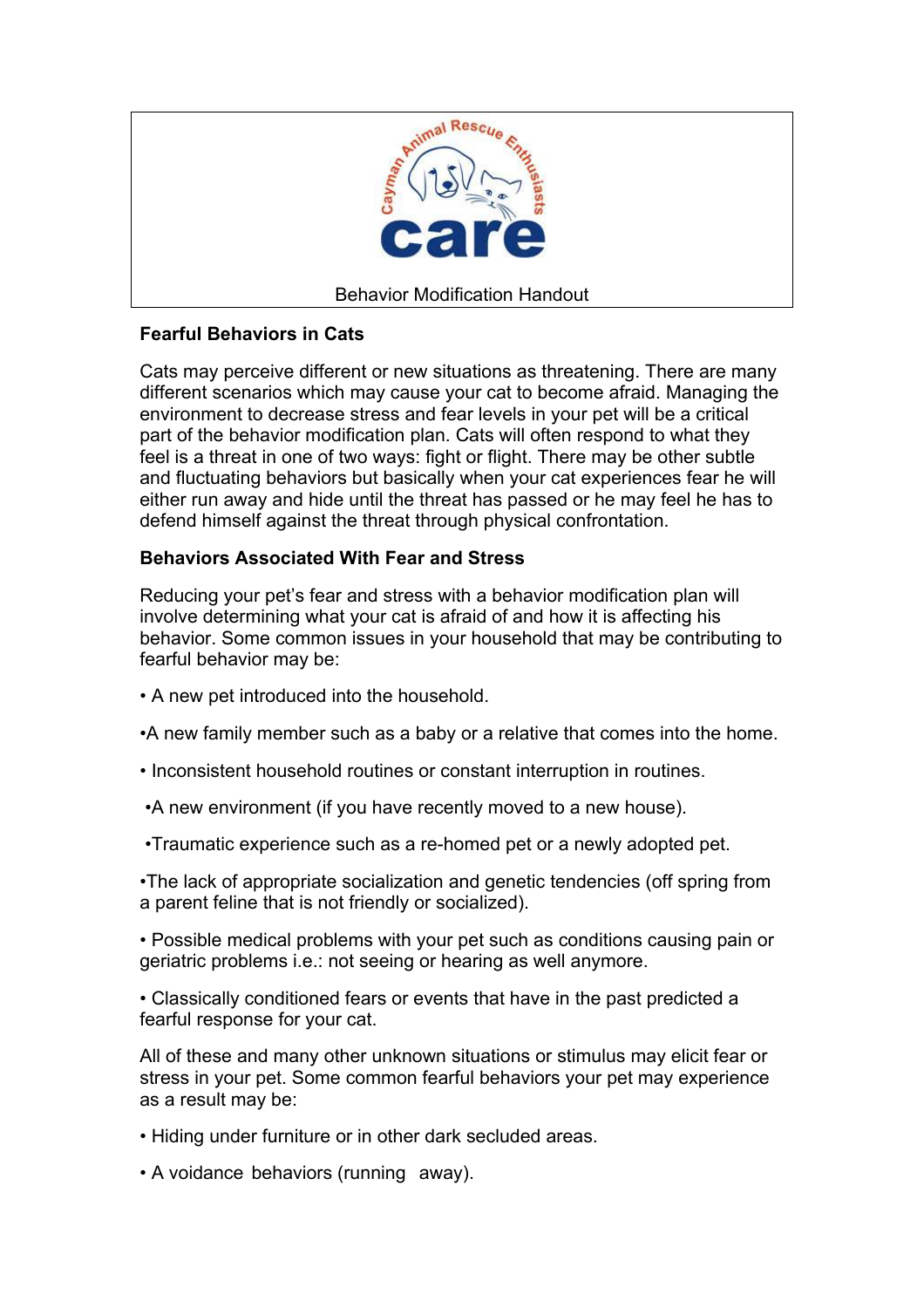• Defensive aggression (swatting, hissing).

 • Fearful body postures (curling up into a ball and making themselves small, ears flattened, head and body held low).

- Not eating or interacting with family members.
- Litterbox problems.
- Vocalization.
- •Uncontrolled urination or defecation.

•Drooling and or panting.

### **Reducing Anxiety and Building Confidence**

The goal with the behavior modification plan will be to change the way your cat feels about the things he is most afraid. You goal is to have your cat experience a pleasant outcome (food treat, verbal praise, playing with a favorite toy or anything he may see as a reward) whenever heencounters the frightening stimulus. It will be very important to proceed with these exercises at a gradual pace and allow plenty of time for your cat to become adjusted to this new experience before proceeding. Never force your cat into an interaction with a frightening stimulus and always start from his point or level of tolerance. If you see a stress or fearful response from your pet then you have gone too far ahead in the training and will need to go back and repeat certain exercises until your pet is more comfortable. For purposes of instruction, we will outline one exercise for your cat that will help him to feel more comfortable with a family member in which he is afraid. The type of training you will be using is desensitizing and the same process will work with a variety of fear- inducing stimulus. You may, however need to seek professional help from a behaviorist if your pet's fearful response is severe or if after a period of training your pet's condition has not improved.

• Determine the threshold of tolerance your pet has for the family member he is afraid of (what amount of movement or spatial distance is required to cause a fear response). Can this person come into the same room? Can this person approach the cat? Will the cat allow petting or any physical contact from this person?

• Always have the exposure start within the cat's acceptable range • Whenever the person enters a room where the cat is you (as a second party) should offer food treats and soothing verbal praise. The person the cat is fearful of should remain neutral, ignore the cat and stay at a distance. This will illicit a positive connection between the action of the person entering the room and the reward received.

• This step should be repeated until the cat is comfortable with the person coming in and moving around the room.

• Playing with a favorite toy can also be used in unison with food treats to create a positive reinforcement.